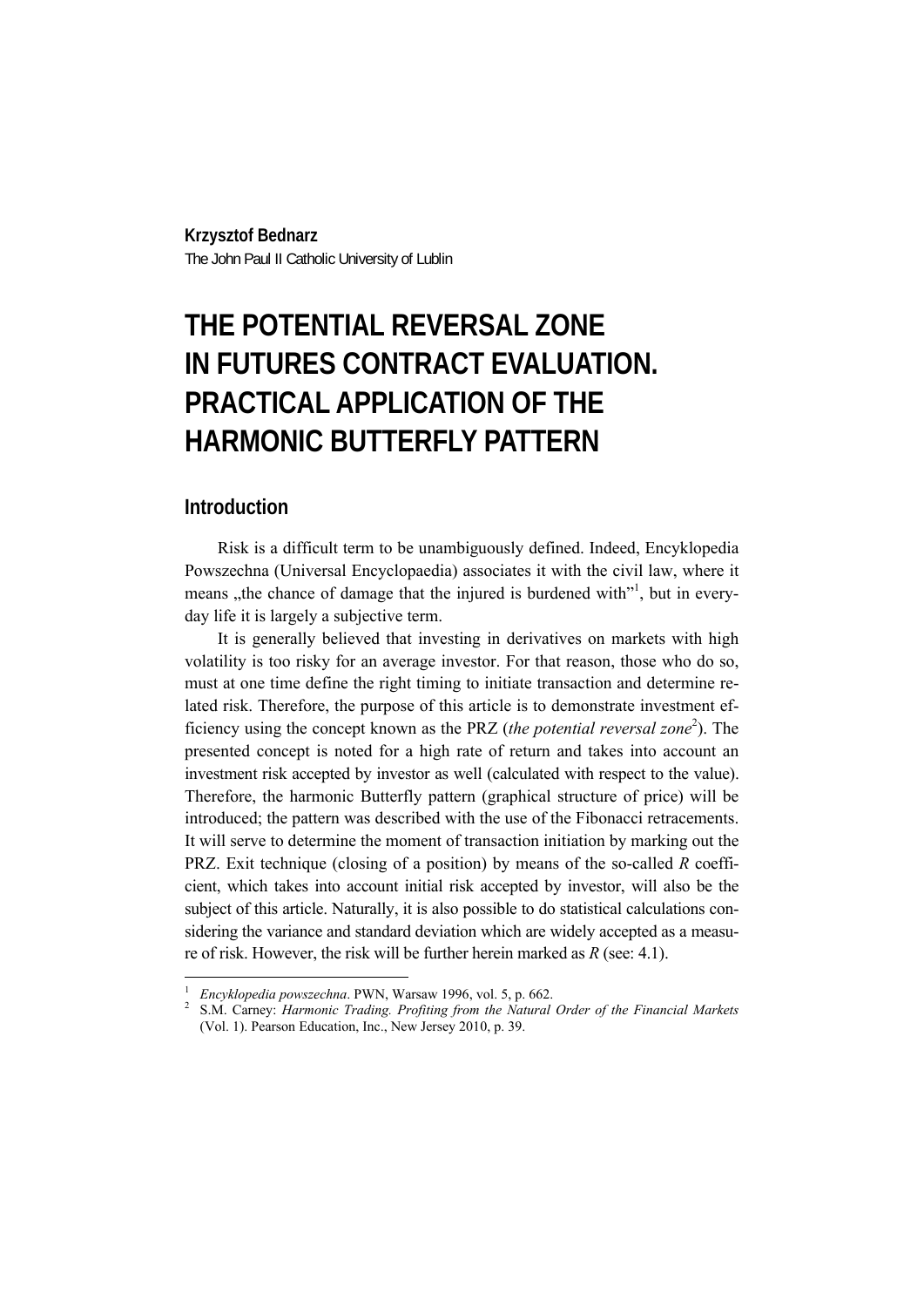The use of "harmonics" in investing shows that capital investments in progress are noted for insignificant risk (arising both from the Butterfly pattern structure and initial losses accepted by investor), and accordingly increased efficiency. The foregoing paper contains charts generated with the help of professional stock exchange programmes, namely: Fibotrader and AmiBroker, which the author hereof uses for the purposes of real investments. In this article, the method requiring observation of facts (analysis stock exchange quotations: *end-of-day* historical data and *on-line* intraday data:) and the method requiring comparison with standards (comparison with demanded qualities) have been applied.

## **1. Harmonic pattern: explanation of the term3**

The term "harmonic pattern" is directly linked to "harmonic division" (the golden ratio, the golden cut), which is defined in Universal Encyclopaedia<sup>4</sup> as a division of certain quantity *a* into such two parts, i.e. *x* and *a-x,* that the whole is to the larger quantity *x* like the larger quantity is to the smaller quantity **a***-***x**, i.e.  $\frac{a}{x} = \frac{x}{a-x}$  it follows that:

the larger quantity is equal to:  $x = \frac{\sqrt{5}-1}{2}$  $\frac{1}{2}$  a the smaller quantity is equal to:

$$
a-x=\frac{3-\sqrt{5}}{2}\cdot a
$$

The relationships described above are graphically depicted in Figure 1.



Figure 1. Harmonic ratio (the golden ration, the golden cut)

Source: K. Bednarz: *Formacja harmoniczna Gartley 222 jako sposób na zmniejszenie ryzyka i zwiększenie efektywności inwestycji na rynku kapitałowym*. In: *Rynki finansowe. Nowe wyzwania i możliwości*. Dissertations by Wyższa Szkoła Bankowa in Gdańsk, CeDeWu, Warsaw 2011, p. 205.

 3 The term "harmonic pattern" is directly linked to such terms as: "harmony", "harmonic", "harmonic division"; all these terms are more accurately presented in: K. Bednarz: *Formacja harmoniczna Gartley 222 jako sposób na zmniejszenie ryzyka i zwiększenie efektywności inwestycji na rynku kapitałowym*. In: *Rynki finansowe. Nowe wyzwania i możliwości*. Dissertations by Wyższa Szkoła Bankowa in Gdańsk, CeDeWu, Warsaw 2011, p. 203-222. 4

*Encyklopedia powszechna*. PWN, Warsaw 1997, vol. 6, p. 1035.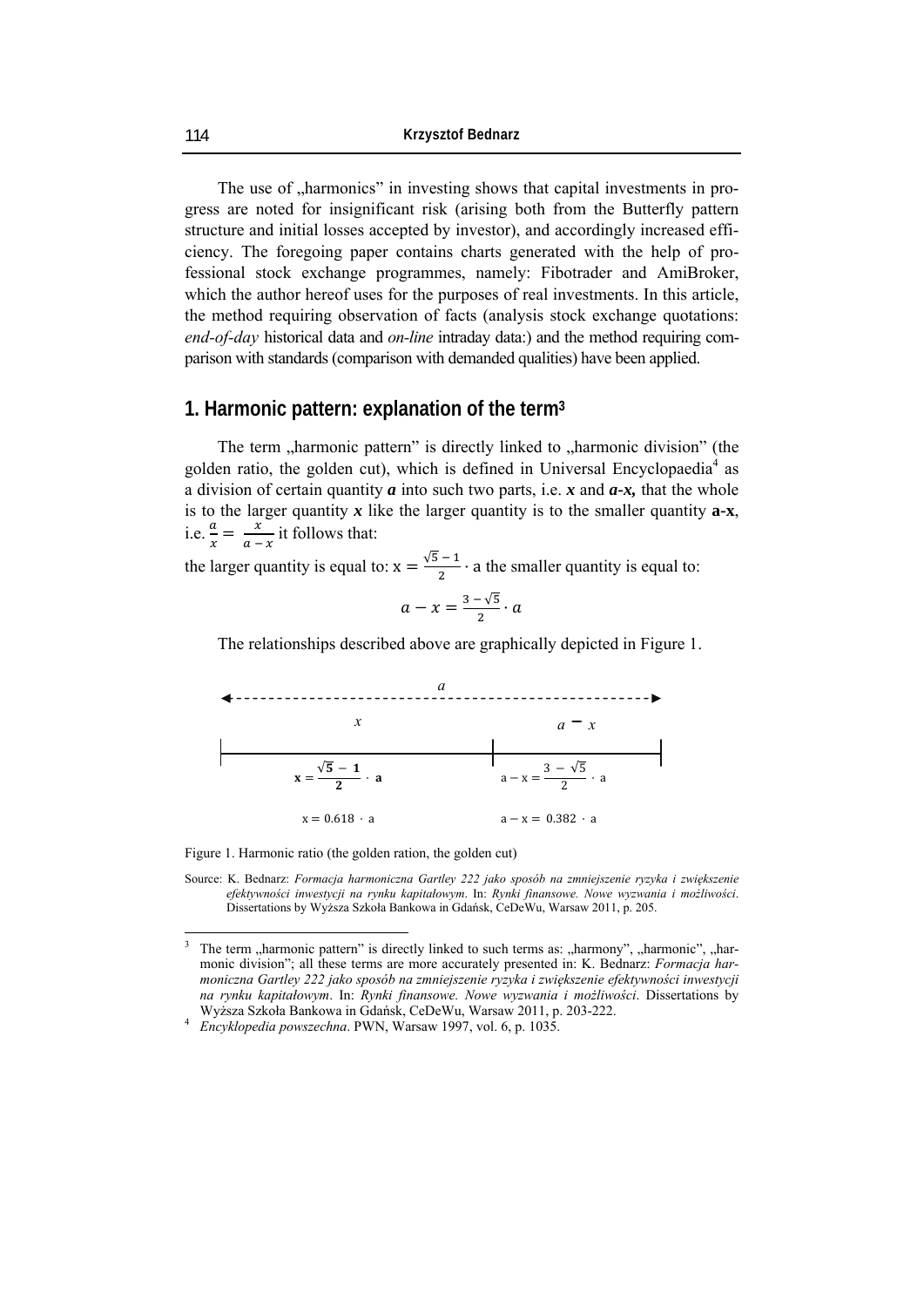The presented ratios (0.618 and 0.382) will be further herein used to described the Butterfly pattern harmoniousness. They are also linked to the Fibonacci sequence: 1,1,2,3,5,8,13,21,34,55,89,144,233,377 (etc.)<sup>5</sup>. Many relations can be seen in the Fibonacci sequence, the most important one of which looks as follows: the ratio of a selected number to the next one is approximately 0.618. The ratio of a selected number to the preceding one is approximately 1.618, whereas between the numbers separated by two places to the right, these values amount to: 0.382 and 2.618, respectively. The value is accurate especially when higher numbers of the sequence are divided, e.g.  $34/55 = 0.618$  or  $55/34 = 1.618$ . The value of 0.618 is called the *phi* (φ). This fundamental property of the Fibonacci numbers is linked to other ratios, which are widely known as , the Fibonacci ratios". They are depicted in Table 1.

Table 1

The Fibonacci coefficients were developed by raising the numbers: 0.382; 0.618 and 1.618 to the right Power

|         | Right power:               |       |       |     |       |       |       |       |  |  |  |
|---------|----------------------------|-------|-------|-----|-------|-------|-------|-------|--|--|--|
| Number: |                            |       |       | 2.5 |       |       | 0.5   | 0.25  |  |  |  |
| 0.382   |                            |       |       |     | 0.146 | 0.382 | 0.618 | 0.786 |  |  |  |
| 0.618   | 0.146                      | 0.186 | 0.236 | 0.3 | 0.382 | 0.618 | 0.786 | 0.886 |  |  |  |
| 1.618   | 6.854                      |       | 4.236 |     | 2.618 | 1.618 | .272  | l.128 |  |  |  |
|         | the Fibonacci coefficients |       |       |     |       |       |       |       |  |  |  |

Source: K. Bednarz: *Formacja harmoniczna Gartley 222 jako sposób na zmniejszenie ryzyka i zwiększenie efektywności inwestycji na rynku kapitałowym*. In: *Rynki finansowe. Nowe wyzwania i możliwości*. Dissertations by Wyższa Szkoła Bankowa in Gdańsk, CeDeWu, Warsaw 2011, p. 208.

# **2. The Butterfly Pattern**

#### **2.1. Retracements**

 $\overline{a}$ 

The rations depicted in Table 1 find common application on capital market by using the so-called "Fibonacci retracements". Retracements alone are price movements in the opposite direction to the previous wave: this is the correction of previous move. At this point however, another terms should be explained, namely internal price retracements and external price retracements:

a) internal price retracement: this type of retracement occurs when the correction fits within price range of the previous wave and retraces it by less than 100% (Figure 2); the Fibonacci ratios used for this purpose are less than 1,

b) external price retracement (extension): this type of retracement occurs when the correction retraces the previous waves of more than 100% (Figure 3); the Fibonacci ratios used for this purpose are less than 1.

<sup>5</sup> S.M. Carney: Op. cit., p. 11; A.J. Frost, R.R. Prechter: *Elliott Wave Principle. Key to Market Behavior.* New Classics Library, Inc., Gainesville, Georgia 2005, p. 105.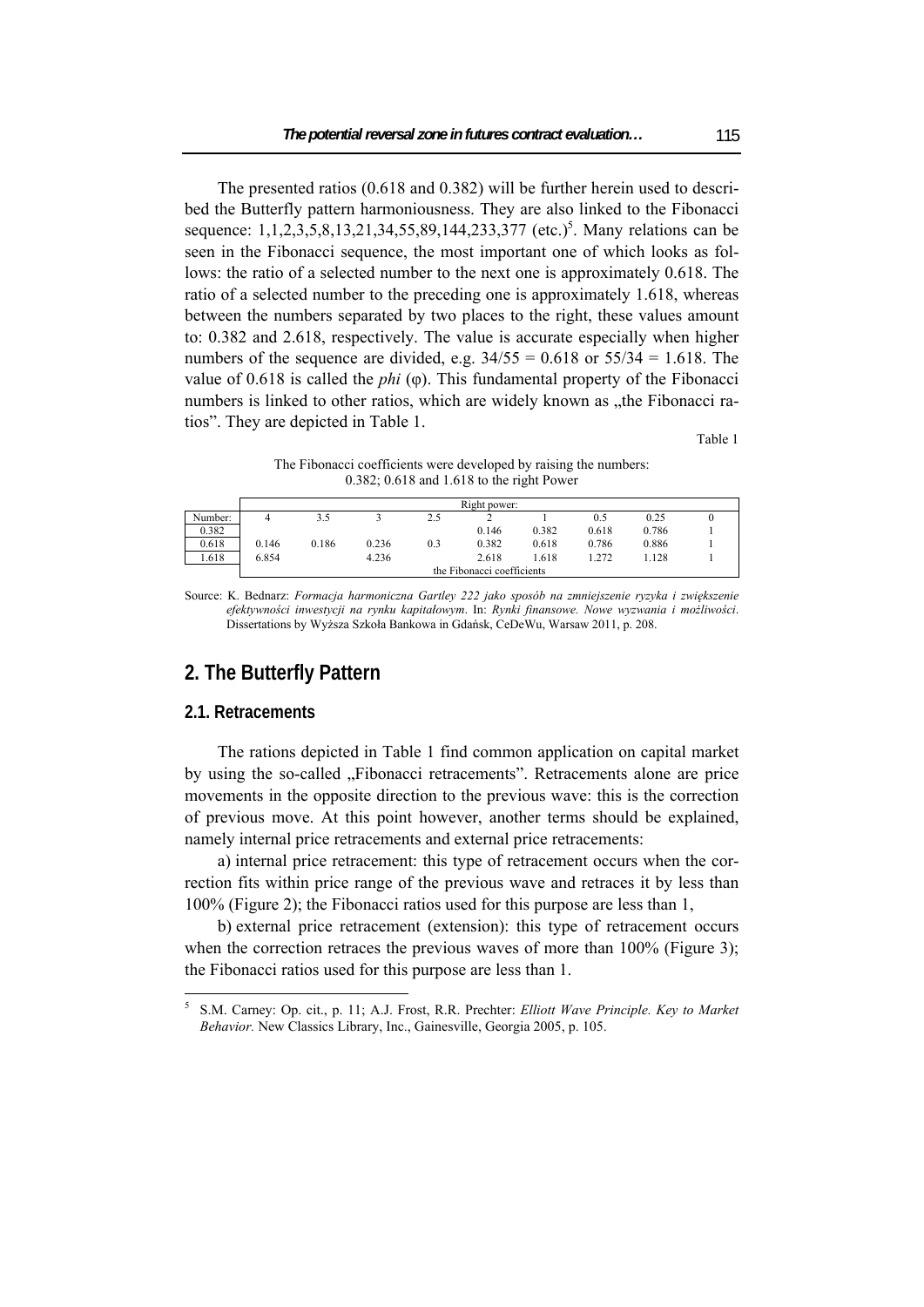

Figure 2. Internal price retracements for upward wave AB – KGHM (daily)



Figure 3. External price retracements for downward wave AB – KGHM (daily)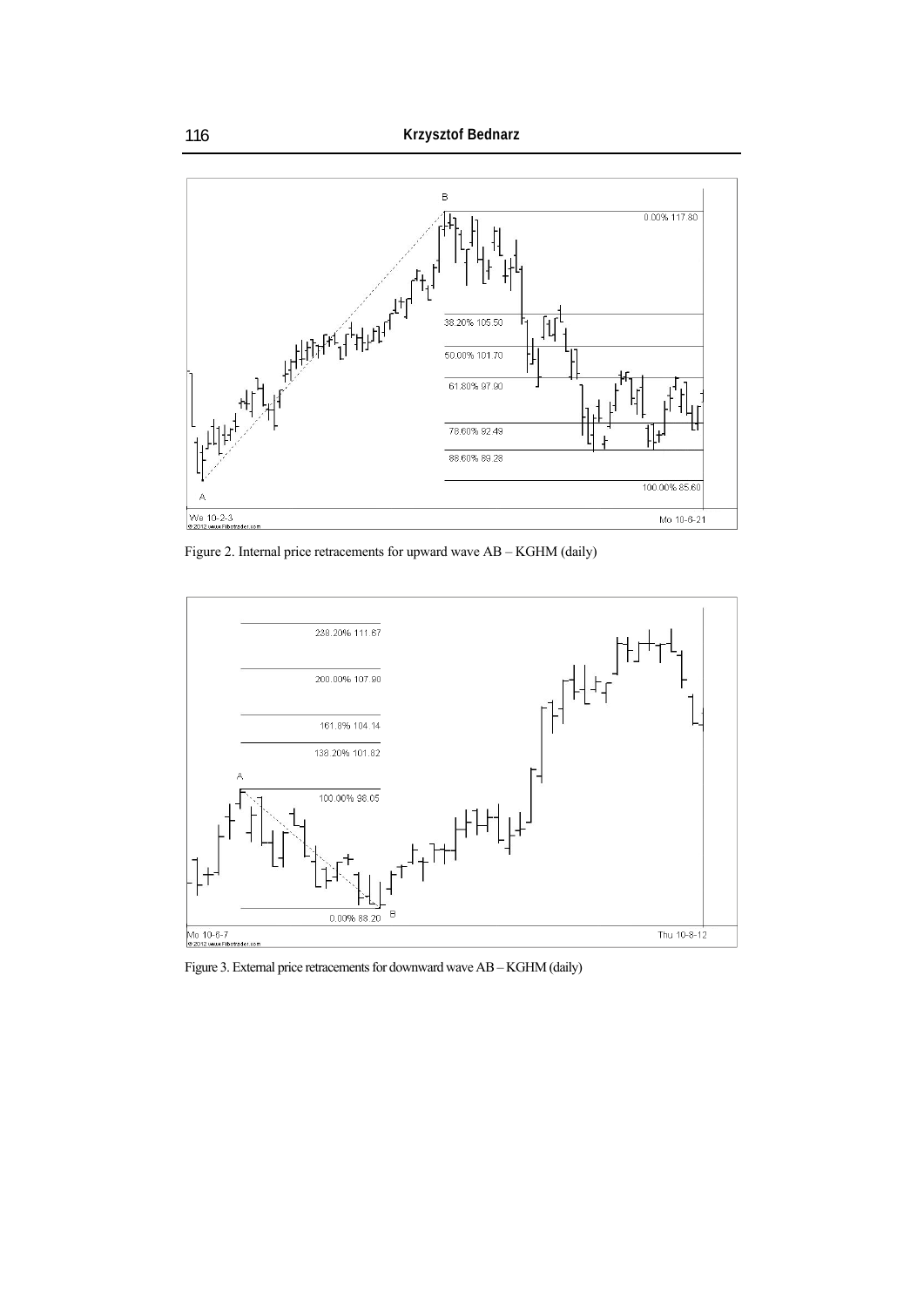#### **2.2. Ratios describing the pattern**

According to *Technical Analysis of the Financial Markets* by John J. Murphy (referred to as the "bible of technical analysis"), the pattern is defined as "certain shapes or formations that appear in charts of equity or goods prices. Patterns can be presented in separate categories and used to forecast future price movements<sup>"6</sup>. Harmonic structure can certainly be regarded as such formations (shapes), in which the relations between individual waves are described with the Fibonacci ratios presented above. One of them is the Butterfly pattern shown in Figure 4. Harmonic patterns are also called the XABCD patterns.



Figure 4. The harmonic Butterfly pattern

 $\overline{a}$ 

Source: S.M.Carney: *Harmonic Trading. Profiting from the Natural Order of the Financial Markets* (Vol. 1). Pearson Education, Inc., New Jersey 2010, p. 99, 150, 158.

In Figure 4, the Fibonacci ratios retrace (correct) the previous waves:

1) the AB wave accounts for 0.786 of the XA wave range (internal price retracement = 78.6% of the XA wave) i.e.  $AB = 0.786$  x XA,

2) the BC wave accounts for from 0.382 to 0.886 of the AB wave range (it retraces the AB wave from 38.2% to 88.6%), i.e.  $BC = 0.382$  x AB (maximally:  $BC = 0.886$  x AB); in the perfect structure, this range is slightly narrower (from 0.5 to 0.886),

3) the CD wave is the external price retracement for the BC wave; it retraces the BC wave within the range from 161.8% to 224%; in the perfect structure, this value amounts to 1.618 precisely,

<sup>6</sup> J.J. Murphy: *Analiza techniczna rynków finansowych*. WIG-Press, Warsaw 2008, p. 88.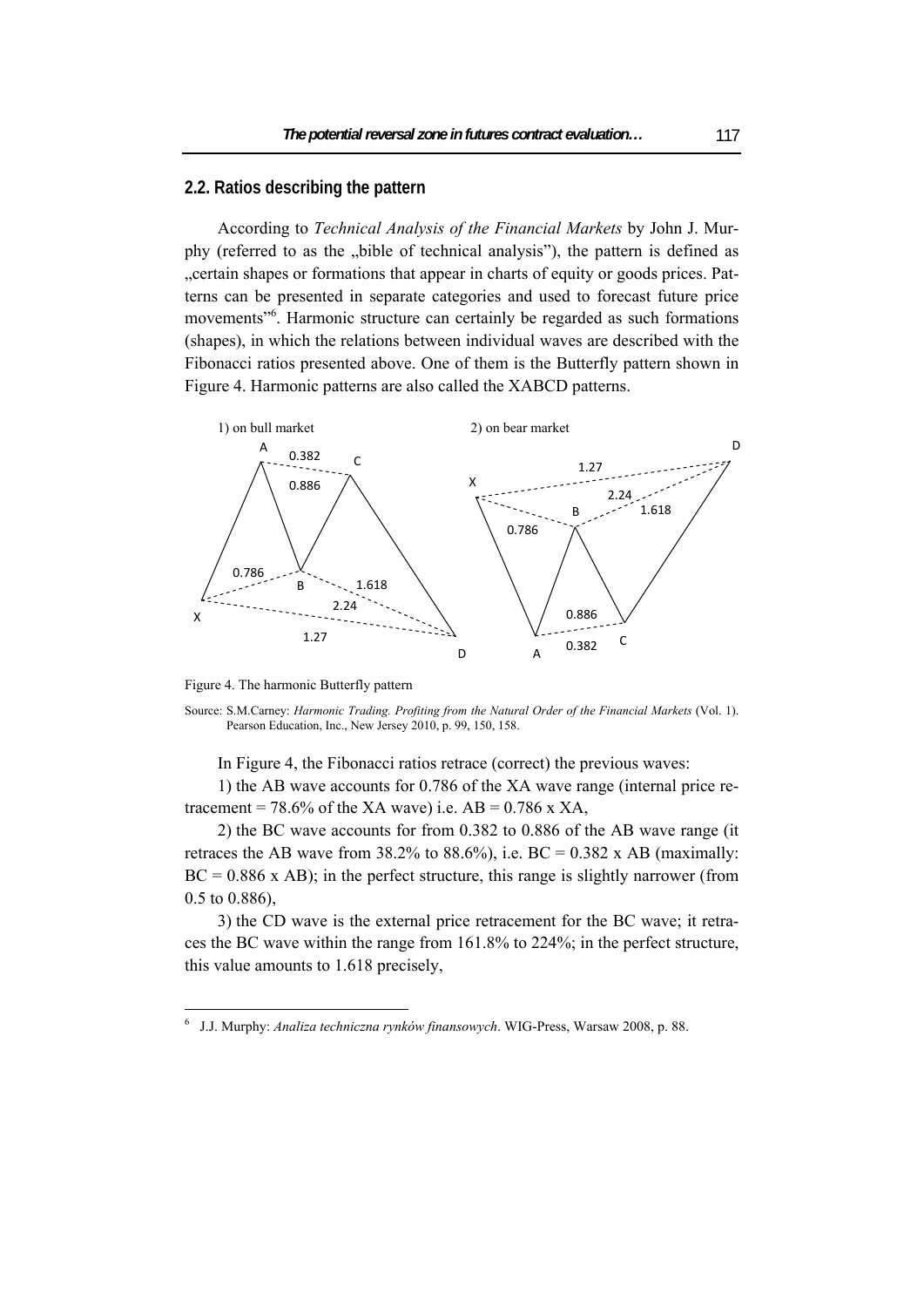4) the waves sequence: ABCD accounts for 1.27 of the XA wave range (it retracts 127% of the XA wave), i.e.  $ABCD = 1.27 \times XA$ .

At this point, one should pay particular attention to the fact that in the whole XABCD pattern, from among 5 points (vertexes) only 4 points are known (namely: X, A, B, C). Point D is determined before it actually appears in the chart. The proximity of retracement of 127% and the projection of point D indicates harmony and compatibility. This is where the potential reversal zone (PRZ) is marked out. It is known from experience that the probability of trend continuation after the ABCD correction is very high in the PRZ. This is the reason why marking the PRZ is so important when harmonic patterns are used. Thanks to these zones, entering the market reduces the risk and allows making profit of high rate of return<sup>7</sup>.

# **3. The use of the Butterfly pattern in transactions on the futures market – investment efficiency**

## **3.1. Description of transaction: the level of market entry and market exit, the** *stop-loss* **order**

In the presented methodology, market entry (WE) will take place in the middle of the PRZ value, usually based on daily data (this will be the first order initiating the transaction), while market exit (WY) (closing of a position) will be determined by the *stop-loss* order, the value of which is calculated for each subsequent day in the following way<sup>8</sup>:

‒ for long futures positions in subsequent days (support ):

 $SL_{Long} = 3MA_L - R$  (calculated values shall be rounded down)

‒ for short futures positions in subsequent days (resistance):

 $SL<sub>Short</sub> = 3MA<sub>H</sub> + R$  (calculated values shall be rounded up) where:

SL – *stop-loss*

- $3MA<sub>L</sub>$  the value of a three-day moving average of minimal prices form the day before
- $3MA<sub>H</sub>$  the value of a three-day moving average of maximal prices form the day before

 $\overline{a}$ 

<sup>7</sup> K. Bednarz: Op. cit., p. 211.

<sup>8</sup> The presented formulas can be freely modified. They have been developed specifically for the purposes of this article.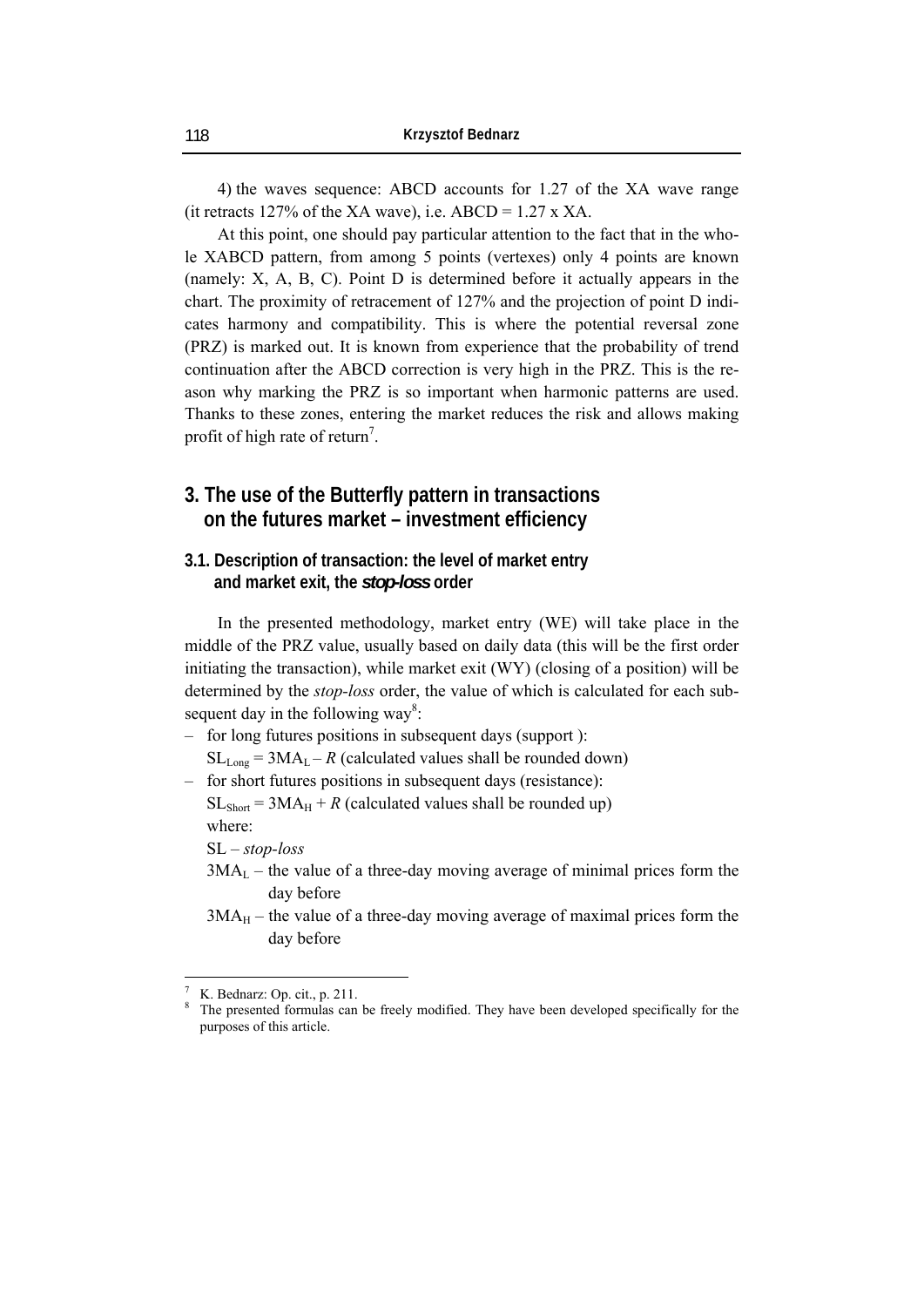$R$  – initial risk accepted by investor (in points); for the purpose of this analysis *R***=13** points (PLN 130), which approximately accounts for 10% of the required margin<sup>9</sup>.

The *stop-loss* order on the day of concluding transaction refers to the level of market exit initial risk-adjusted:

| - for long futures positions (support):     | $SL_{Long(WE)} = WE - R$  |
|---------------------------------------------|---------------------------|
| - for short futures positions (resistance): | $SL_{Short(WE)} = WE + R$ |

where:

WE – instrument value (expressed in points) followed by market entry.

It should be noted at this point that the *stop-loss* order is the second order which must be unconditionally submitted immediately after given transaction is concluded. This is consistent with common sense because capital markets are emotional, not rational, and things might take an unfavourable turn at any time. "Serious investors place stop orders the moment they enter the market. As time goes by, stop-loss orders must be adjusted so as to reduce the amount exposed to risk and secure a greater part of profits. Stop orders should be manoeuvred only towards the transaction"<sup>10</sup>. This is why the concept of risk reduction herein presented, the *stop-loss* order (which is the support/resistance) in each subsequent day has different value according to previously introduced formulas. Based on this methodology, transactions on futures market will be initiated by taking a position (long or short one) for futures contract on the WIG20 index (i.e. FW20Z11; the instrument "life" time: from 20 December 2010 to 16 December 2011).

#### **3.2. Butterfly patterns noticed in the FW20Z11 futures contract quotation**

#### **3.2.1. 1st Butterfly pattern**

 $\overline{a}$ 

Figure 5 shows the first noticeable Butterfly pattern. The PRZ covers the range between:

- 2,654.11 (external price retracement 127% for the XA wave),
- 2.646.28 (external price retracement 224% for the BC wave).

Half of the range rounded down to the nearest whole points is 2,650 points. Thus, it will be the value of point D calculated many days before the instrument price reaches it. Stop-loss, at the moment of concluding the transaction, is 2,637  $[2,650 - R; R = 13]$ .

<sup>9</sup> As of 9 January 2012, average value of the margin amounted to PLN 1,290.15. For further calculation, the value of initial margin was assumed to amount to PLN 1,300. 10 A. Elder: *Zawód – inwestor giełdowy*. Oficyna Ekonomiczna, Krakow 2006, p. 309.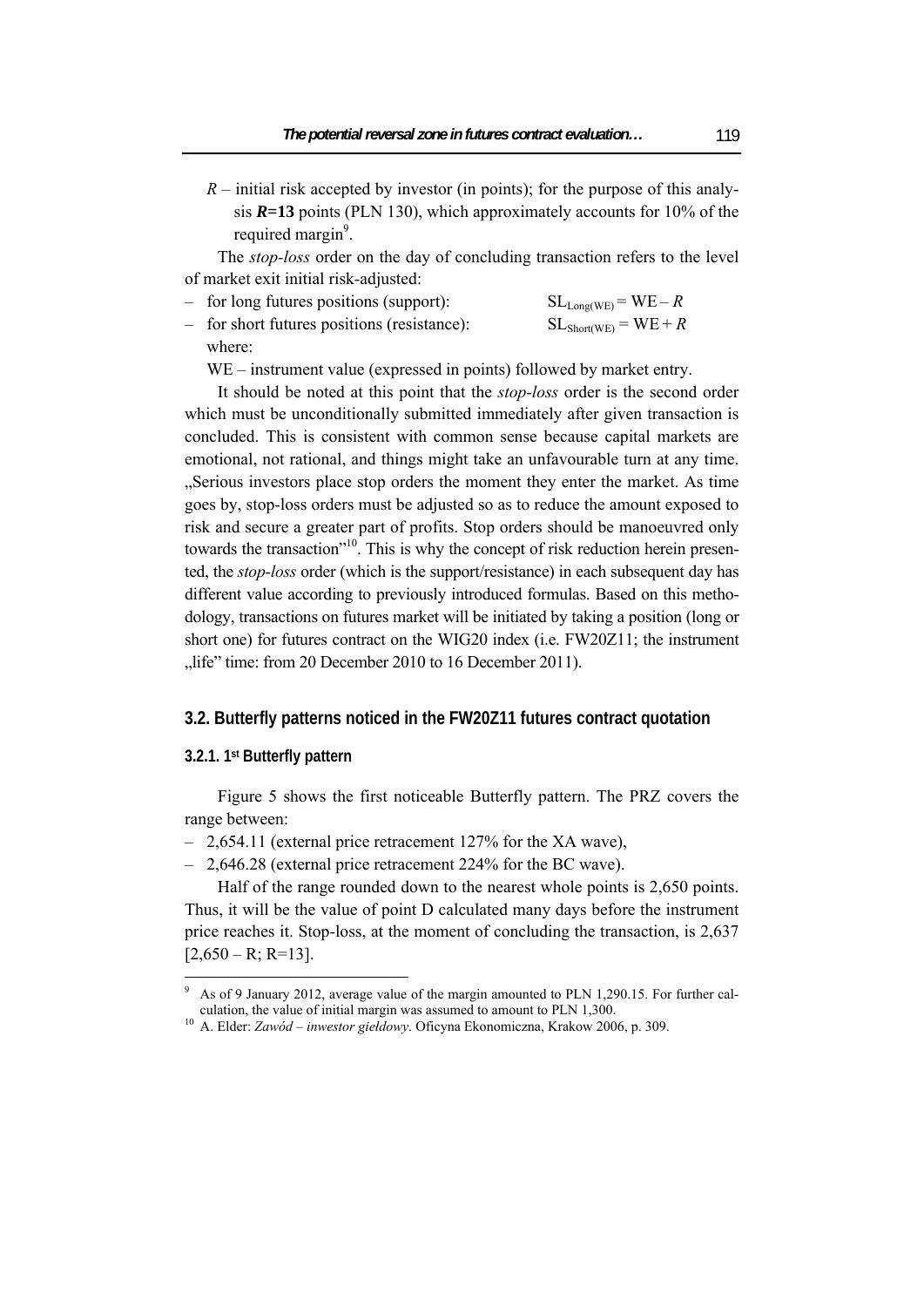

Figure 5. FW20H11 (daily) –  $1<sup>st</sup>$  pattern (part 1)

The PRZ is marked with grey rectangle in Figure 5. Market exit (WY) took place when the price reached the *stop-loss* value (the support line marked with a dotted line). This is depicted in Figure 6 and Table 2.



Figure 6. FW20H11 (daily) –  $1<sup>st</sup>$  pattern (part 2)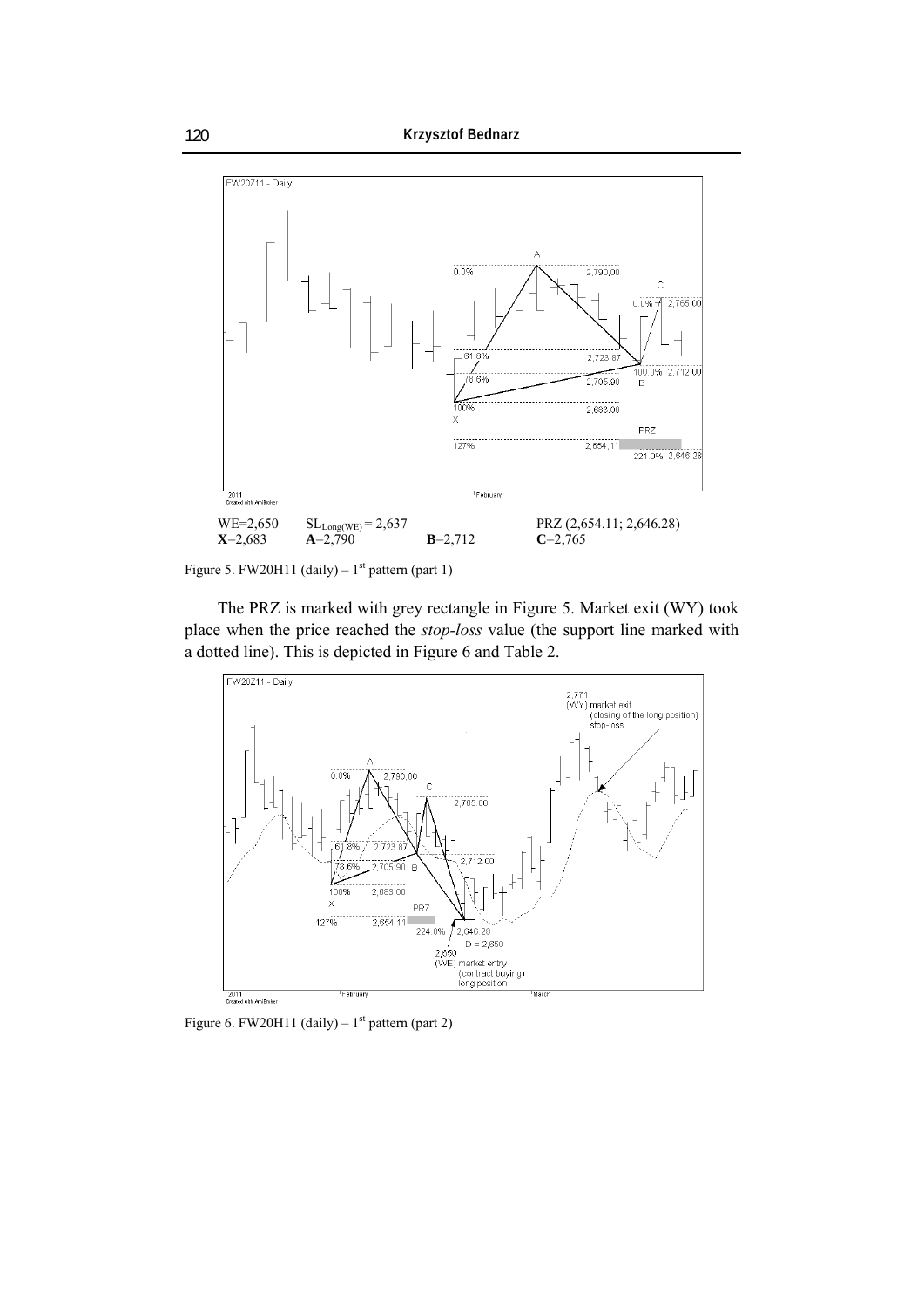As shown in Figure 6, market entry (WE) (contract buying) was held exactly at the point of minimum quotation: Low=2,650 (Table 2; 18 February 2011). It is worth noting that this value was calculated already five days earlier, i.e. once the BC wave had been fully formed.

Table 2

| <b>DATE</b> | Low   | Stop-loss | Explanation                            |
|-------------|-------|-----------|----------------------------------------|
| 16/02/2011  | 2,709 |           |                                        |
| 17/02/2011  | 2,674 |           |                                        |
| 18/02/2011  | 2,650 | 2,637     | market entry: $WE = 2,650$             |
| 21/02/2011  | 2,666 | 2,664     | stop-loss is 2 points under the Low    |
| 22/02/2011  | 2,659 | 2,650     |                                        |
| 23/02/2011  | 2,670 | 2,645     |                                        |
| 24/02/2011  | 2,655 | 2,652     | stop-loss is 3 points under the Low    |
| 25/02/2011  | 2,680 | 2,648     |                                        |
| 28/02/2011  | 2,680 | 2,655     |                                        |
| 01/03/2011  | 2,695 | 2,658     |                                        |
| 02/03/2011  | 2,679 | 2,672     | $2672 = [(2680 + 2680 + 2695)/3] - 13$ |
| 03/03/2011  | 2,723 | 2,671     |                                        |
| 04/03/2011  | 2,776 | 2,686     |                                        |
| 07/03/2011  | 2,783 | 2,713     |                                        |
| 08/03/2011  | 2,781 | 2,747     |                                        |
| 09/03/2011  | 2,789 | 2,767     |                                        |
| 10/03/2011  | 2,770 | 2,771     | market exit: $WY = 2,771$              |

*Stop-loss* values (rounded down, long futures position) for the 1<sup>st</sup> pattern and calculations as regards the earned profit

Profit =  $WY - WE = 2,771 - 2,650 = 121$  points x PLN 10 = PLN 1,210 (i.e. 93.08% within 15 days).

Another Butterfly pattern is shown in Figure 7. PRZ marked out by the XA wave external retracement (127%) and the BC wave external retracement (224%) fits within the range from 2,848.6 to 2,855.97. Half of this range is 2,852.29 points  $[2,852.29 = (2,855.97 - 2,848.6)/2 + 2,848.6]$ . Market entry order (short sale) after rounding up will be 2,853. *Stop-loss* for such transaction is 2,866  $[2,866 = 2,853 + R]$ .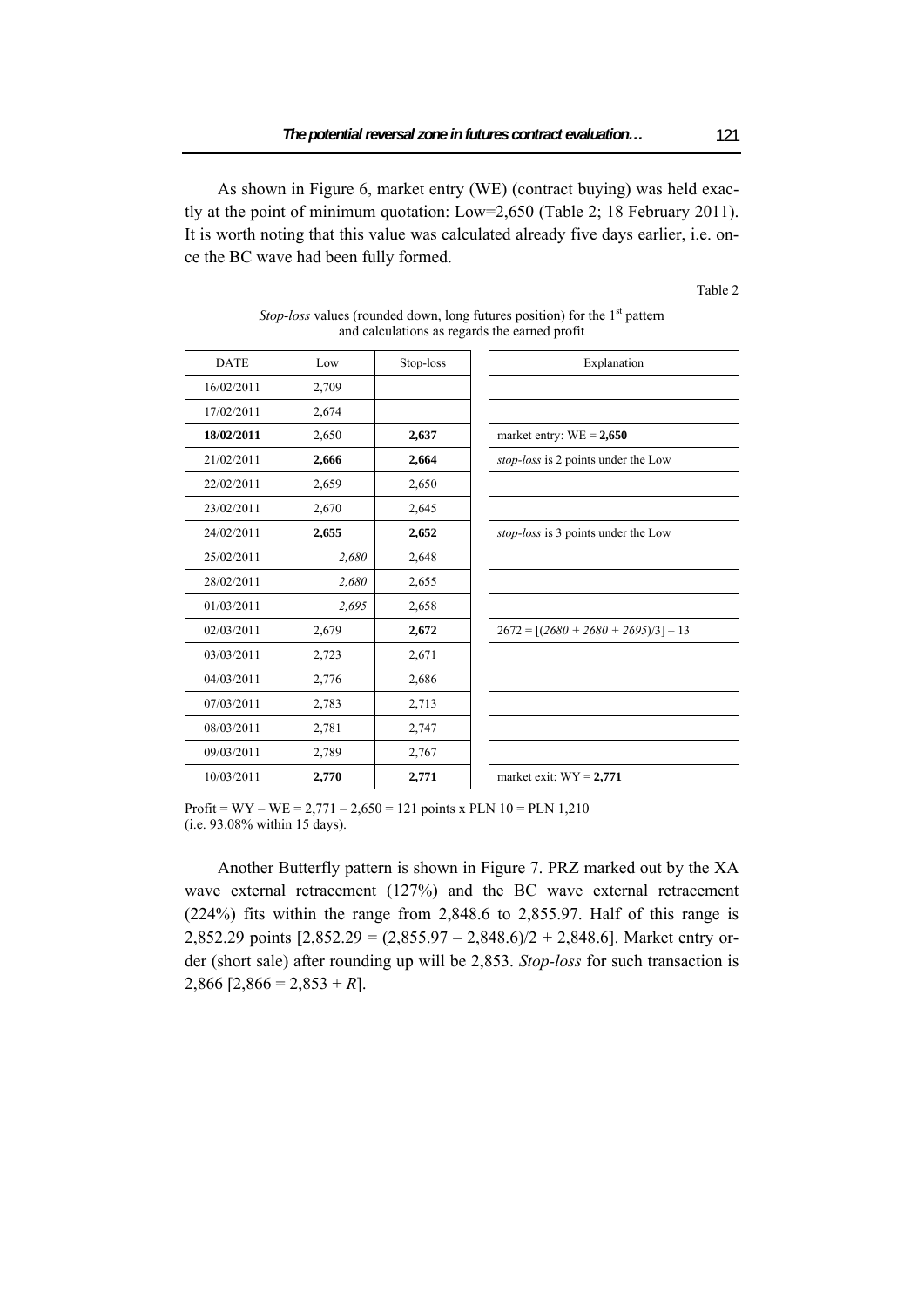

Figure 7. FW20H11 (daily) –  $2<sup>nd</sup>$  pattern

As one can see, the transaction presented in Figure 7 ended with a loss of 13 points, which is equal to the accepted initial risk (*R*=13 points). Therefore, the *stop-loss* order protected given investment from greater losses.

When planning the transaction conclusion, the moment of its initiation usually refers to shorter time perspective, e.g. hourly perspective. An example of such market entry is presented in Figure 8. PRZ marked out by the XA wave external retracement (127%) and the BC wave external retracement (224%) fits within the range from 2,733.66 to 2,751.16. Half of this range is 2,742.41 points  $[2,742.41 = (2,751.16 - 2,733.66)/2 + 2,733.66]$ . Market entry order (short sale) after rounding up will be 2,743. *Stop-loss* for such transaction is 2,756 [2,756 =  $= 2,743 + R$ ].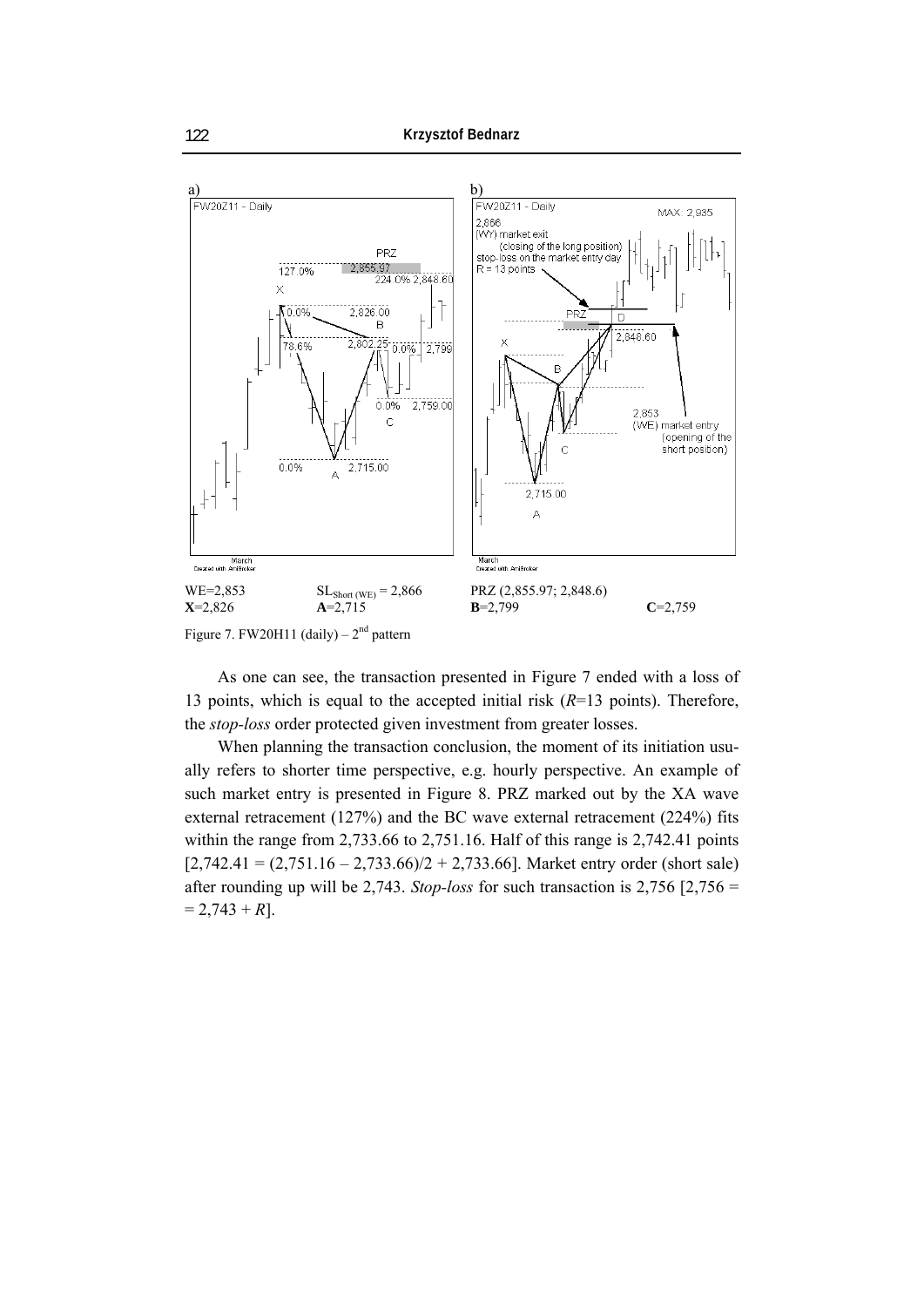

Figure 8. FW20H11 (hourly) –  $3<sup>rd</sup>$  pattern

On the order carrying out day (1 August 2011), the order was opened almost at the highest point of quotation recorded that day (the ceiling price was 2,744 points – Table 3). It should also be noted that the projection of the AB wave from point C falls at 2,742.72 (dotted line in the PRZ), which accounts for 138.2 % of the AB wave length [2,742.72 = (1.382 x 49) + 2,675], which is consistent (after being rounded up: 2,743) with previously calculated level of market entry. External price retracement of the BC wave measured with this wave multiple falls exactly in the same place.  $[2,743 = (2 \times 34) + 2,675]$ . Furthermore, external price retracement of the XA wave described with 1.382 ratio also falls in the proximity of 2,743 level, as shown in Figure 8a. Ultimately, the transaction turned out to be extremely profitable. Assuming the *stop-loss* order (daily data) given in Table 3, the profit amounted to PLN 4,070. It is worth noting that the potential of drops reached the level of  $2,099$ , which brought  $\mu$  paper" profit of PLN 6,440, that is more than 495.3 % within 9 days of being on the market. Ultimately, closing of a transaction took place 2 days later after the *stop-loss* order. at the rate of 2,336.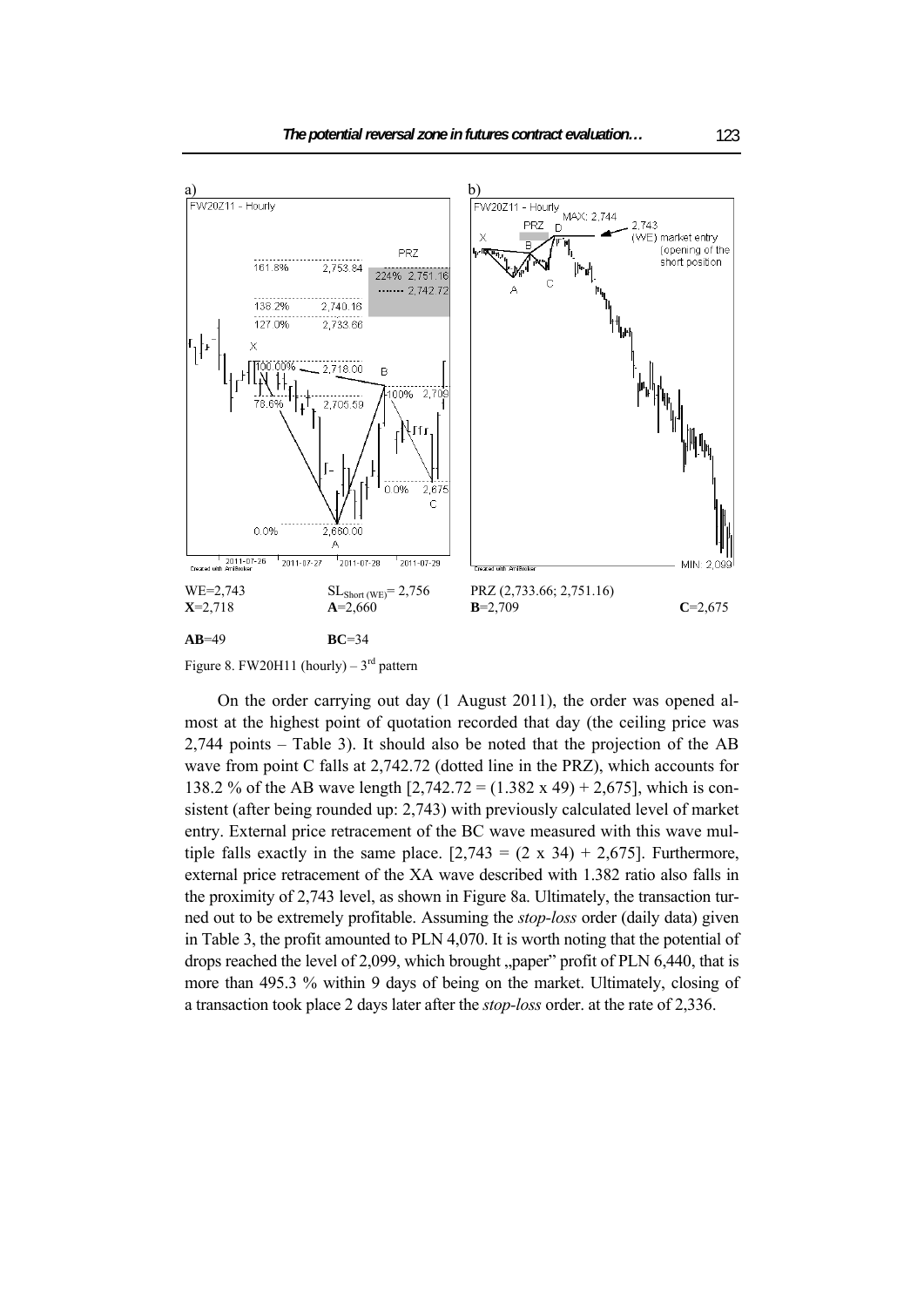Table 3

| <b>DATE</b> | High  | Low   | Stop-loss | Explanation                                |
|-------------|-------|-------|-----------|--------------------------------------------|
| 28/07/2011  | 2,709 | 2,660 |           |                                            |
| 29/07/2011  | 2,725 | 2,675 |           |                                            |
| 01/08/2011  | 2,744 | 2,699 | 2,756     | market entry: $WE = 2,743$                 |
| 02/08/2011  | 2,692 | 2,651 | 2,739     |                                            |
| 03/08/2011  | 2,645 | 2,550 | 2,734     |                                            |
| 04/08/2011  | 2,585 | 2,460 | 2,707     |                                            |
| 05/08/2011  | 2,494 | 2,402 | 2,654     |                                            |
| 08/08/2011  | 2,464 | 2,350 | 2,588     |                                            |
| 09/08/2011  | 2,438 | 2,271 | 2,528     |                                            |
| 10/08/2011  | 2,350 | 2,125 | 2,479     |                                            |
| 11/08/2011  | 2,277 | 2,099 | 2,431     | 2,099 – minimum of the decrease movement   |
| 12/08/2011  | 2,340 | 2,239 | 2,368     | $2,368 = [(2,438 + 2,350 + 2,277)/3] + 13$ |
| 16/08/2011  | 2,362 | 2,286 | 2,336     | market exit: $WY = 2,336$                  |

*Stop-loss* values (rounded up, short futures position) for the 3<sup>rd</sup> pattern and calculations as regards the earned profit

Profit = WY – WE =  $2,743 - 2,336 = 407$  points x PLN 10 = PLN 4,070 (i.e. 313.08% within 11 days).

Another Butterfly pattern is shown in Figure 9. PRZ marked out by the XA wave external retracement (127%) and the BC wave external retracement (224%) fits within the range from 2,005.04 to 1,924.32 (the difference of 80.72 points). It therefore seems necessary to shorten the BC wave external retracement by smaller Fibonacci ratio, i.e. by the value of 1.618 (which is characteristic for perfect pattern; Figure 4). This being the case, the PRZ fits within the range from 2,005.04 to 2,037.52. Half of this range is 2,021.28 points [2,021.28 =  $= (2.037.52 - 2.005.04)/2 + 2.005.04$ . Market entry order (long sale) after rounding down will be 2,021. *Stop-loss* for such transaction is  $2,008$  [ $2,008 = 2,021 + R$ ]. It is worth noting that the day before the transaction conclusion (22 September 2011) was noted for a very high volatility rate (125 points) and was opened with bear market gap (decline) of 67 points  $[67 = 2,290 - 2,223]$ .

$$
a) \t\t\t b)
$$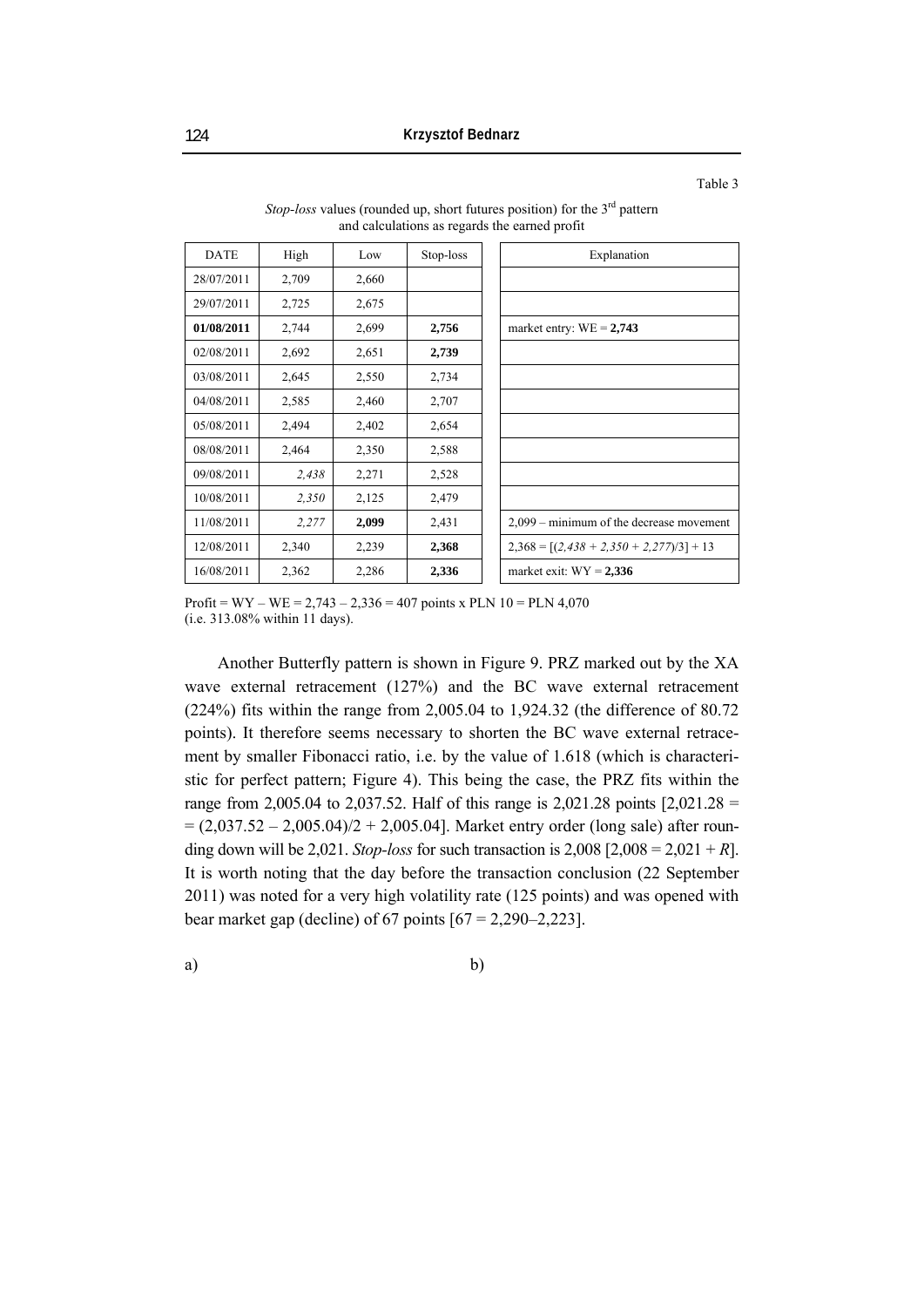

Figure 9. FW20H11 (daily)  $-4$ <sup>th</sup> pattern

Table 4

| <i>Stop-loss</i> values (rounded down, long futures position) for the 4 <sup>th</sup> pattern | and calculations as regards the earned profit |       |       |       |       |             |
|-----------------------------------------------------------------------------------------------|-----------------------------------------------|-------|-------|-------|-------|-------------|
| Explanation                                                                                   | Stop-loss                                     | Close | Low   | High  | Open  | <b>DATE</b> |
|                                                                                               |                                               | 2,290 | 2,271 | 2,316 | 2,292 | 21/09/2011  |
| very high volatility rate (125 points).<br>bear market gap                                    |                                               | 2,110 | 2,110 | 2,235 | 2,223 | 22/09/2011  |
| market entry: $WE = 2,021$                                                                    | 2,008                                         | 2,099 | 2,014 | 2,124 | 2,115 | 23/09/2011  |
|                                                                                               | 2,118                                         | 2,133 | 2,028 | 2.160 | 2,051 | 26/09/2011  |
|                                                                                               | 2,037                                         | 2,201 | 2,162 | 2,206 | 2,164 | 27/09/2011  |
| $2,055 = [(2,014 + 2,028 + 2,162)/3] - 13$                                                    | 2,055                                         | 2,192 | 2,179 | 2,224 | 2,185 | 28/09/2011  |
|                                                                                               | 2,110                                         | 2,222 | 2,176 | 2,248 | 2.190 | 29/09/2011  |
| market exit: $WY = 2,159$                                                                     | 2,159                                         | 2,192 | 2,155 | 2,216 | 2,208 | 30/09/2011  |

# *Stop-loss* values (rounded down, long futures position) for the 4<sup>th</sup> pattern

Profit =  $WY - WE = 2,159 - 2,021 = 138$  points x PLN 10 = PLN 1,380 (i.e. 106.15% within 6 days).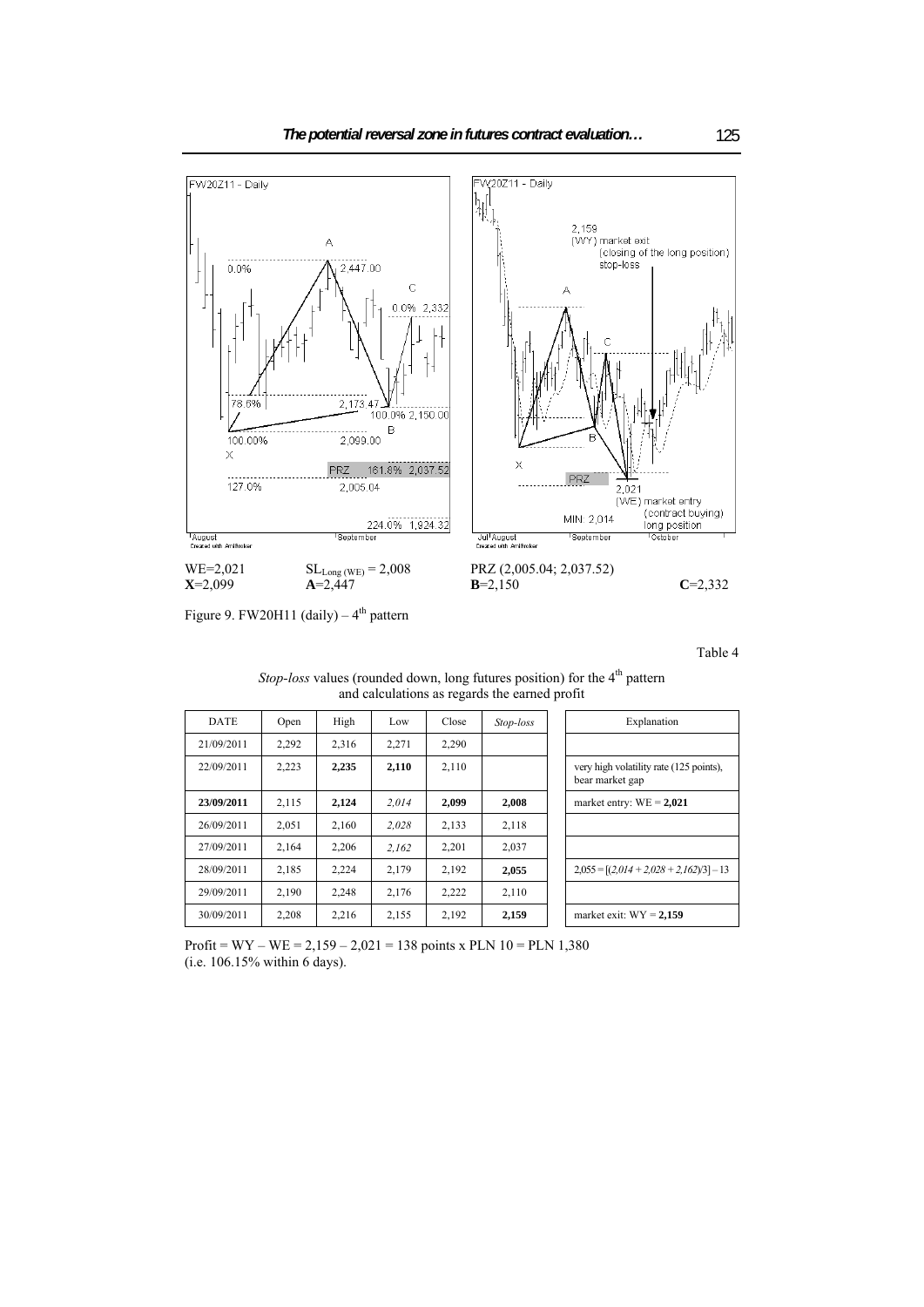On the day of entering the market (23 September 2011), the minimum of quotation was only 7 points less [7=2,021–2014] than initiated transaction (with daily spread of quotation on that day amounting to 110 points:  $110 = 2,124 - 2,014$ . However, the closing rate was 2,099, which means "paper" profit in the amount of PLN 780  $[780 = (2,099 - 2,021)$  x PLN 10]. But the following day the market opened with a gap of 48 points  $[48 = 2,099 - 2,051]$ . Naturally, it is possible to close a position which, once the quotation started, loses its value (on the opening) compared to the previous day, yet still remains profitable. However, it makes more sense to re-accept the risk as on the previous day, i.e. close the position when the price falls down to the 2,008 level and once again use the moving *stop-loss* order as in Table 4. In the latter case, the profit earned amounts to PLN 1,380.

While presenting the  $4<sup>th</sup>$  pattern (Figure 9), it is worth paying attention to its context: the bear market gap (–67 points) on the opening on the eve of contract buying and high volatility (125 points and 110 points within two consecutive days). For that reason, placing the purchase order in such situation might seem irrational, which can be called "fear buying".

Another Butterfly pattern is shown in Figure 10. PRZ marked out by the XA wave external retracement (127%) and the BC wave external retracement (224%) fits within the range from 2,150 to 2,176.22. Half of this range is 2,163.11 points  $[2,163.11 = (2,176.22-2,150)/2 + 2,150]$ . Market entry order (long position) after rounding up will be 2163. *Stop-loss* for such transaction is 2,150  $[2,150 = 2,163 - R]$ . As one can see, stop-loss order caused closing of a position, the loss of which amounted to PLN 130 (that is, 10% of the margin value).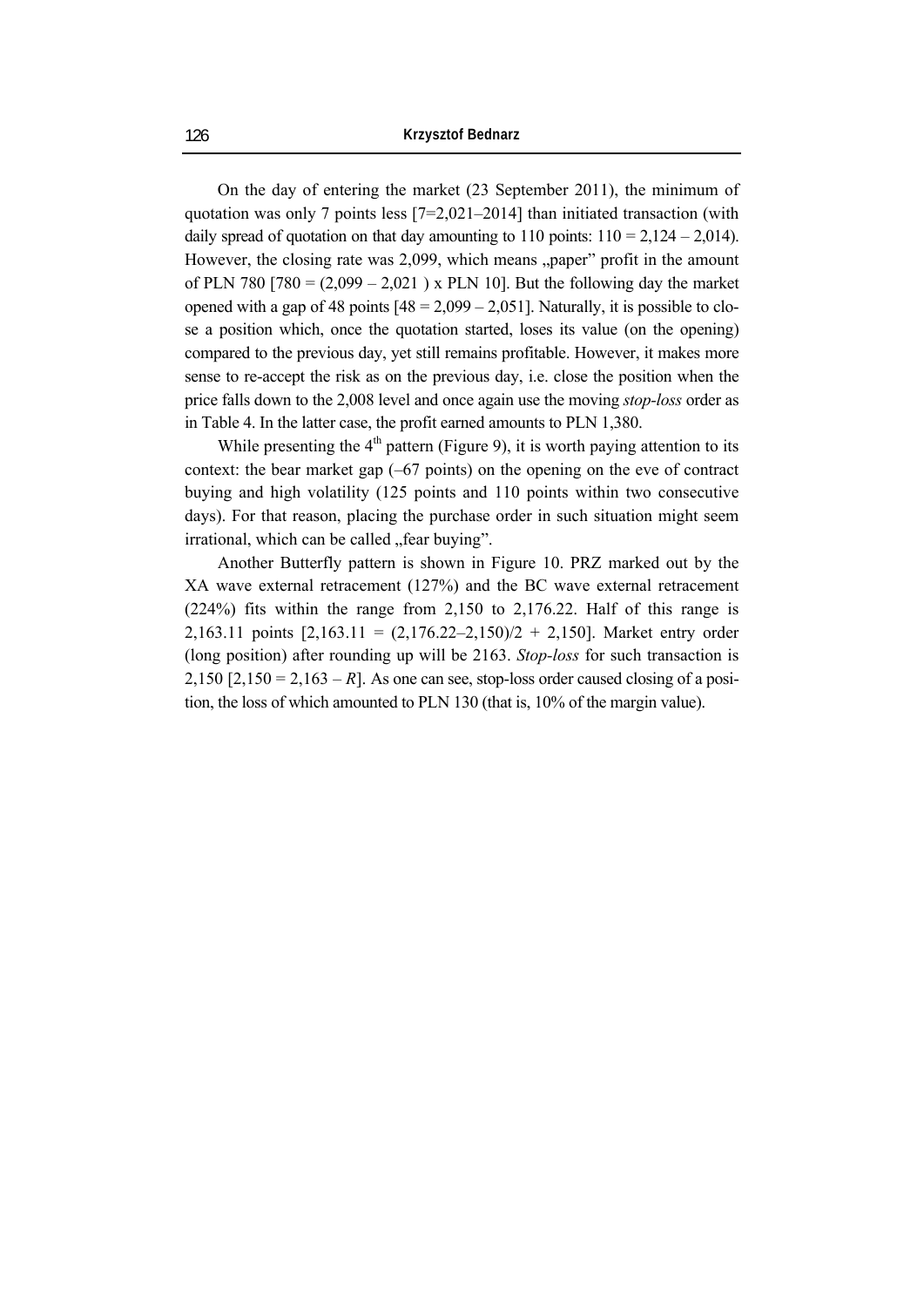

Figure 10. FW20H11 (daily) –  $5<sup>th</sup>$  pattern

# **Summary of investments**

The transactions have proven to be extremely profitable. Their total rate of return amounts to 492.31 %. However, some transactions resulted in a loss equal to the initial risk *R*, i.e. PLN 130. *Stop-loss* orders allowed for closing such positions at that level. Table 5 contains profit and loss statement for the harmonic Butterfly patterns described herein. Column H shows the profit/loss attributable to each zloty put at risk.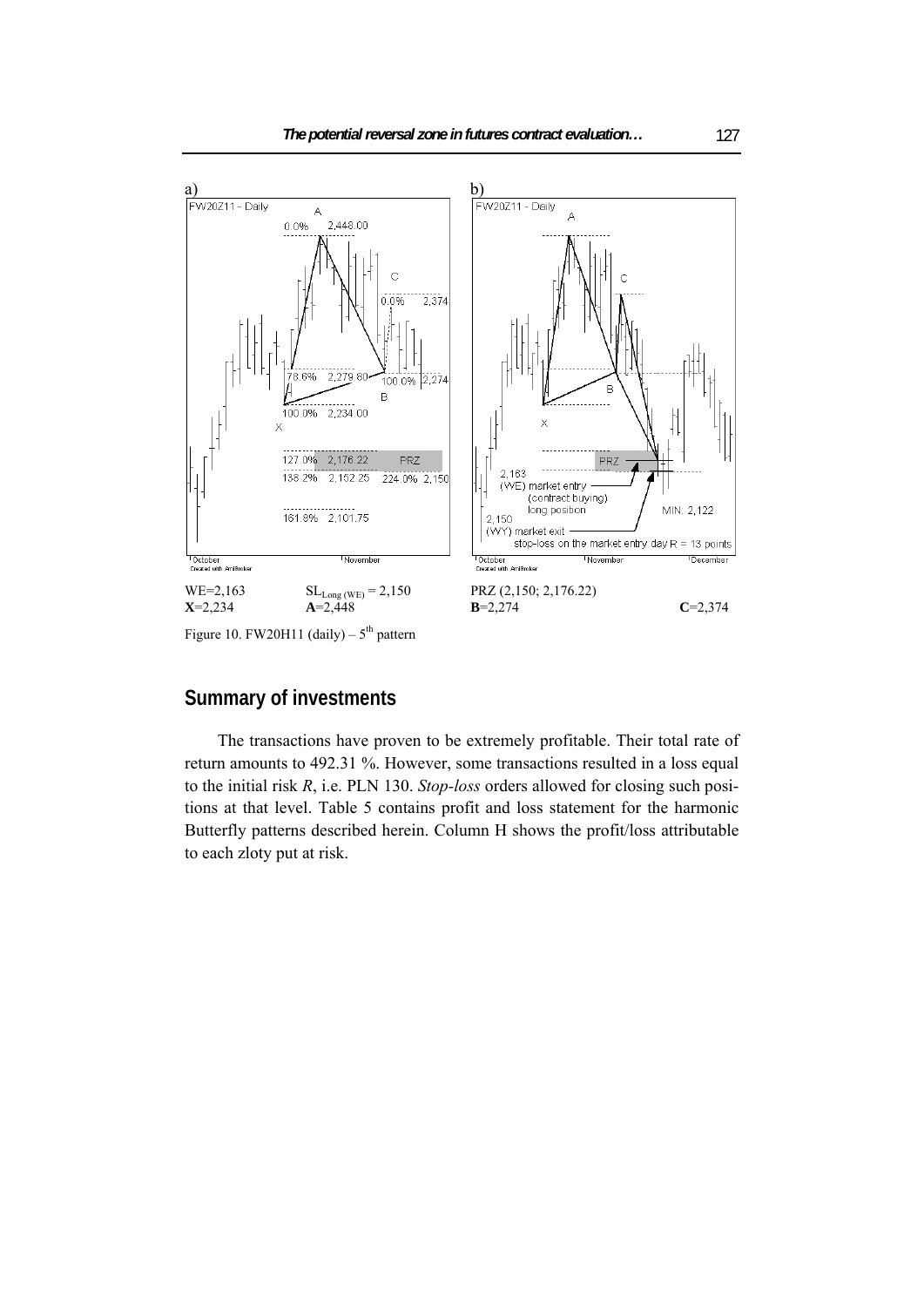Table 5

| Butterfly<br>pattern |       | position    |        | profit/loss | rate              | time of<br>investment | profit to $R$   |
|----------------------|-------|-------------|--------|-------------|-------------------|-----------------------|-----------------|
|                      |       | <b>WE</b>   | WY     | [PLN]       | of return         |                       |                 |
| A                    | B     | $\mathbf C$ | D      | E           | $\mathbf{F}$      | G                     | H               |
| T                    | long  | 2,650       | 2,771  | 1,210       | 93,08%            | 15 days               | 9,31            |
| $\mathbf{I}$         | short | 2,853       | 2,866  | $-130$      | $-10,00\%$        | 1 day                 | $-1,00$         |
| Ш                    | short | 2,743       | 2,336  | 4,070       | 313,08%           | 11 days               | 31,31           |
| IV                   | long  | 2,021       | 2,159  | 1,380       | 106,15%           | 6 days                | 10,62           |
| V                    | long  | 2,163       | 2,150  | $-130$      | $-10,00\%$        | 1 day                 | $-1,00$         |
|                      |       |             | TOTAL: | 6,400       | $\approx$ 492,31% | 34 days               | $\approx 49,24$ |

Comparison of the harmonic Butterfly patterns transactional efficiency margin (investment value) =  $PLN$  1,300 initial risk accepted by investor  $R = PLN$  130

# **Summary**

The charts and calculations presented herein show that the harmonic Butterfly harmonic pattern is in a way a unique structure. This is evidenced by the following qualities:

1) one might see relations between individual waves of the pattern (waves: XA, AB, BC, CD), which are described with the Fibonacci ratios,

2) the PRZs, marked out several days before, have a very high degree of reliability as support/resistance; this is the best place to initiate transaction, close the existing position or reverse the current position (for instance, from short one to long one),

3) opening of a position (long or short one) in the PRZ is burdened with a predetermined risk, accepted by investor,

4) indeed, the proximity of internal and external retracements, expansion and alternative price thresholds (harmony, conformity) does not guarantee that given transaction will be profitable, but it does increase likelihood thereof to a large extent,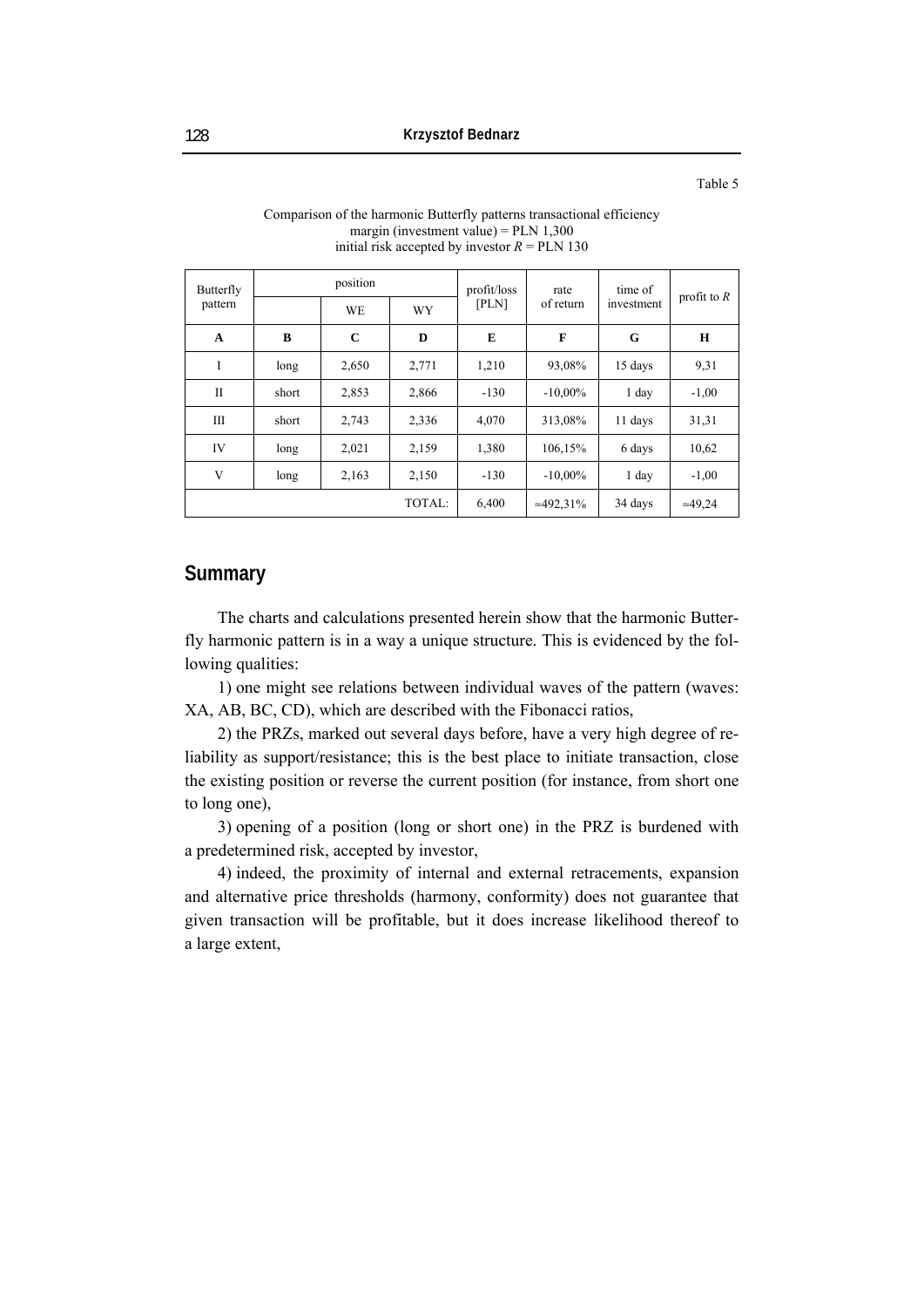5) transactions in the PRZ are concluded contrary to common trend prevailing on the market since the potential reversal zone might be called: "fear buying" when prices fall sharply (Figure 9), "greed selling" when prices rise rapidly (Figure 8), which ultimately favours taking the positions with extra reduced risk, thereby increasing capital investments efficiency.

### **References**

- Bednarz K.: *Formacja harmoniczna Gartley 222 jako sposób na zmniejszenie ryzyka i zwiększenie efektywności inwestycji na rynku kapitałowym*. In: *Rynki finansowe. Nowe wyzwania i możliwości*. Ed. M. Kalinowski. Dissertations by Wyższa Szkoła Bankowa in Gdańsk. CeDeWu, Warsaw 2011.
- Carney S.M.: *Harmonic Trading. Profiting from the Natural Order of the Financial Markets.* (Vol. 1). Pearson Education, Inc., New Jersey 2010.

Elder A.: *Zawód – inwestor giełdowy*. Oficyna Ekonomiczna, Krakow 2006.

*Encyklopedia powszechna*. PWN, Warsaw 1996, 1997, Vol. 5 and 6.

Frost A.J., Prechter R.R.: *Elliott Wave Principle. Key to Market Behavior.* New Classics Library, Inc., Gainesville, Georgia 2005.

Murphy J.J.: *Analiza techniczna rynków finansowych*. WIG-Press, Warsaw 2008.

## **POTENCJALNY OBSZAR ODWRÓCENIA W WYCENIE KONTRAKTU TERMINOWEGO FUTURES. PRAKTYCZNE ZASTOSOWANIE FORMACJI HARMONICZNEJ BUTTERFLY**

#### **Streszczenie**

Ryzyko inwestowania (w tym w kontrakty terminowe) zależy od zmian wyceny instrumentu finansowego (zmienność). Jednak w większym stopniu dotyczy indywidualnych predyspozycji podejmującego decyzje inwestycyjne. To inwestor określa jaką kwotę może zaryzykować. Natomiast odpowiedni moment zawarcia transakcji często pokazuje analiza techniczna. W artykule zaprezentowano właśnie taki moment w postaci PRZ. Jest on wyznaczany za pomocą formacji harmonicznej Butterfly, opisanej ważnymi współczynnikami Fibonacciego. W artykule zamieszczono wykresy notowań giełdowych oraz skrócone tabele z danymi zawierającymi wartość zlecenia zabezpieczającego *stop-loss*, które chroni przed stratą, jak również ochrania zyski.